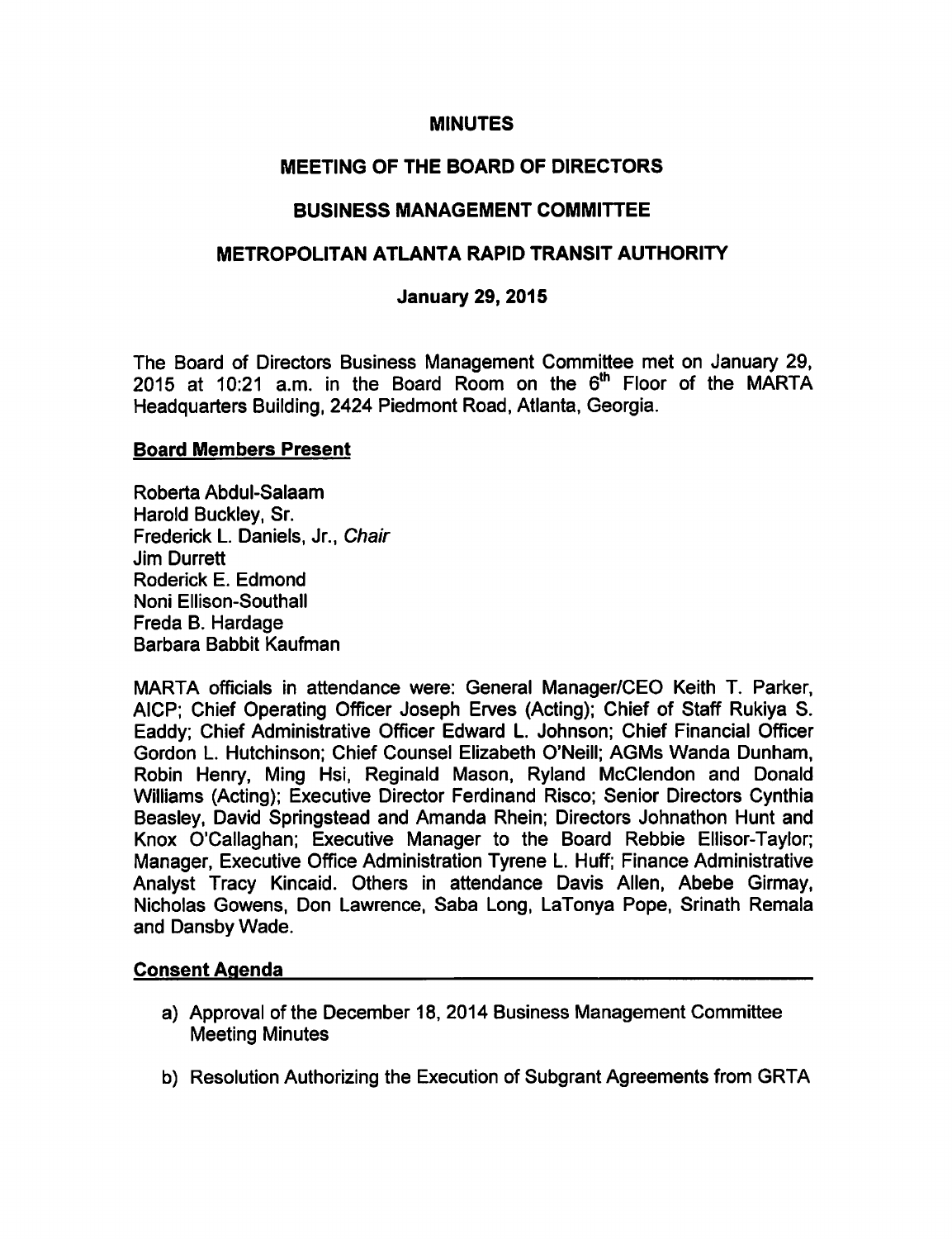c) Resolution Authorizing the Solicitation of Proposals for Construction and Operations of Cellular Wireless Network, RFP P33683

On motion by Mr. Durrett seconded by Mr. Buckley, the Consent Agenda was approved by a vote of 6 to 0, with 7 members present.

Mrs. Abdul-Salaam abstained.

#### Individual Agenda

## Resolution Authorizing the Award of a Contract for Armed Security Guard Coverage for Revenue Operations. Contract Proposal Number B32346-A

Mrs. Beasley presented this resolution for Board of Directors approval authorizing the General Manager/CEO or his delegate to enter into a contract with Norred & Associates, Inc. for Armed Security Guard Coverage for Revenue Operations in the amount of \$809,841.24.

On motion by Mr. Durrett seconded by Mrs. Kaufman, the resolution was unanimously approved by a vote of  $7$  to 0, with  $7$  members present.

## Resolution Authorizing the Solicitation of Proposals for the Joint Development of Parcel D3020 at Arts Center Station. RFP P35023

Ms. Rhein presented this resolution for Board of Directors approval authorizing the solicitation of proposals for Joint Development of Parcel 03020 at Arts Center Station by means other than competitive bidding, in accordance with Section 14(m) of the MARTA Act, through the use of Request for Proposals.

On motion by Mr. Durrett seconded by Mrs. Kaufman, the resolution was unanimously approved by a vote of  $7$  to  $0$ , with  $7$  members present.

## Resolution Authorizing the Solicitation of Proposals for the Joint Development of Parcel D3103 at Chamblee Station. RFP P35088

Ms. Rhein presented this resolution for Board of Directors approval authorizing the solicitation of proposals for Joint Development of parcel D3103 (Lot 1) at Chamblee Station by means other than competitive bidding, in accordance with Section 14(m) of the MARTA Act, through the use of Request for Proposals.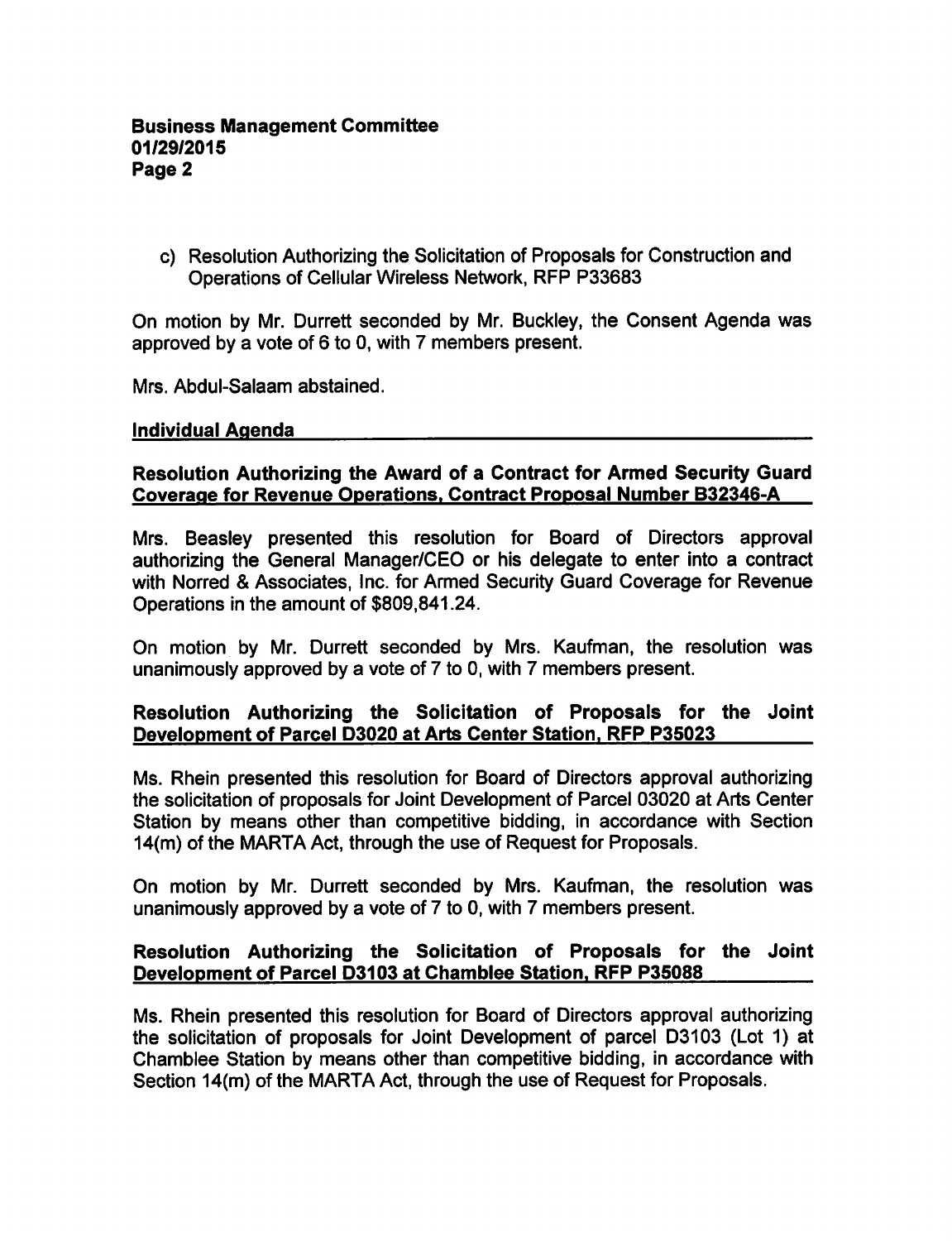On motion by Mr. Durrett seconded by Mr. Buckley, the resolution was unanimously approved by a vote of 7 to 0, with 7 members present.

### Resolution Authorizing Ratification of Payments Made to Robert Half International, Inc. and Additional Funding For Professional Accounting Services Under Agreement L34191

Mr. Hutchinson presented this resolution for Board of Directors approval authorizing the General Manager/CEO or his delegate to amend a contract with Robert Half International, Inc. to add additional funds for professional accounting and auditing services and to ratify contractual obligations incurred.

On motion by Mrs. Hardage seconded by Mr. Buckley, the resolution was unanimously approved by a vote of  $6$  to 0, with 6 members present.

## Briefing - FY2015 November Budget Variance Analysis and Performance Indicators

Mr. Hutchinson briefed the Committee on the November 2014 Financial Highlights and KPIs.

- $\triangleright$  November was a good financial month there were no unusual variances and all items came in close to budget or positive, ending the month with a \$3.8M surplus
- $\triangleright$  Passenger Revenue softened in the month but the Authority is still experiencing a positive variance in Salaries and Benefits
- $\triangleright$  Year-to-Date performance is better than budget with a \$16.5M surplus
- $\triangleright$  Cumulative Ridership is better than budget
- $\triangleright$  Both Bus and Rail Cost per revenue mile is better than budget and prior year
- $\triangleright$  Bus On-Time Performance (OTP) is on an improving trend Bus MDBF is key driver in OTP
- $\triangleright$  Bus Collision rate has seen a multi-month improvement

Mr. Daniels asked why MARTA experienced the softness in Passenger Revenue.